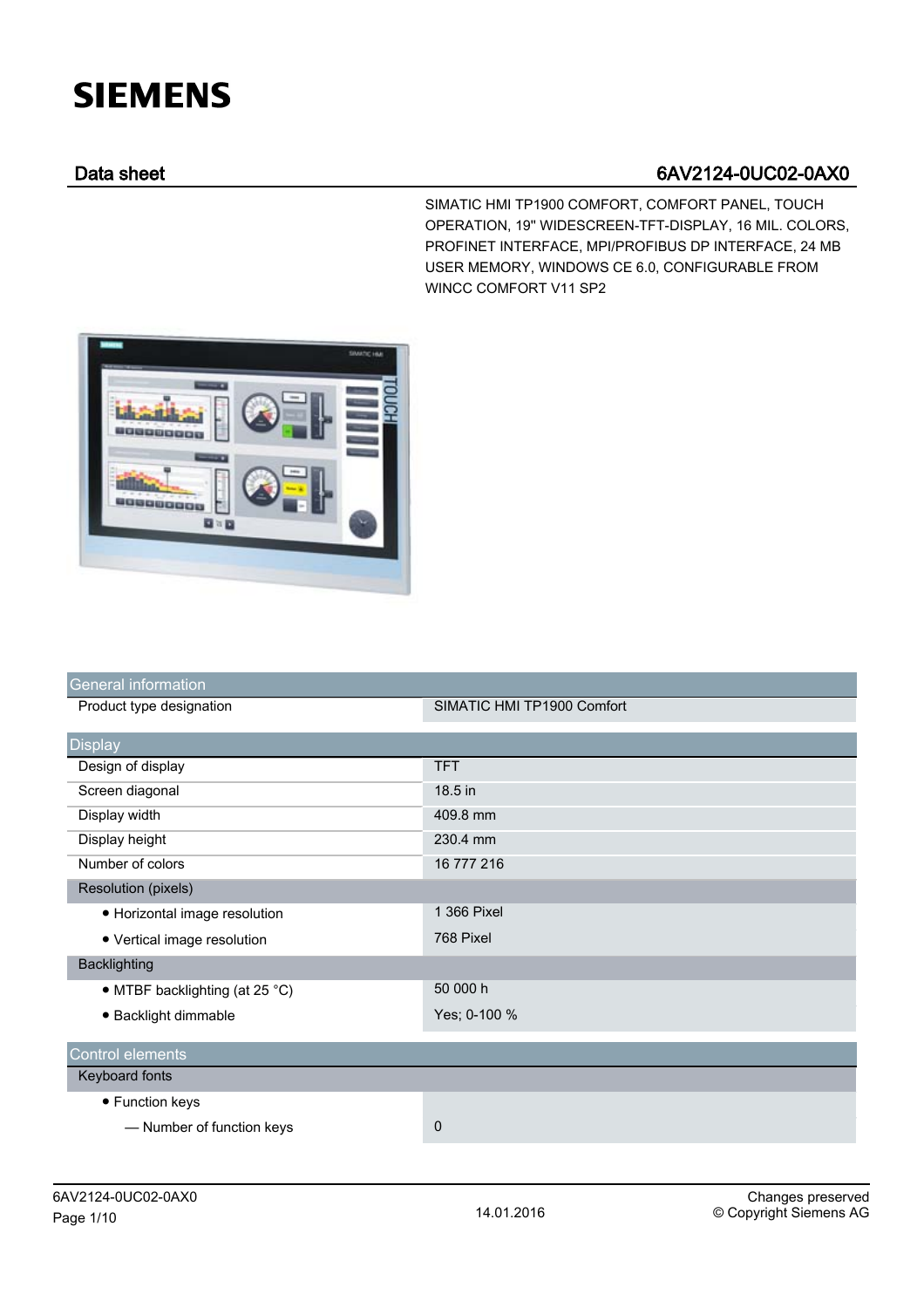| • Keys with LED                                                    | No                    |
|--------------------------------------------------------------------|-----------------------|
| • System keys                                                      | <b>No</b>             |
| · Numeric/alphabetical input                                       |                       |
| - Numeric keyboard                                                 | Yes                   |
| - alphanumeric keyboard                                            | Yes                   |
| Touch operation                                                    |                       |
| · Design as touch screen                                           | Yes                   |
| Expansions for operator control of the process                     |                       |
| • DP direct LEDs (LEDs as S7 output I/O)                           |                       |
| $-$ F1Fx                                                           | 0                     |
| · Direct keys (keys as S7 input I/O)                               |                       |
| $-$ F1Fx                                                           | 0                     |
| • Direct keys (touch buttons as S7 input I/O)                      | 40                    |
|                                                                    |                       |
| Installation type/mounting<br>Mounting in portrait format possible | Yes                   |
| Mounting in landscape format possible                              | Yes                   |
| Mounting position                                                  | vertical              |
| maximum permissible angle of inclination without                   | $35^\circ$            |
| external ventilation                                               |                       |
|                                                                    |                       |
| Supply voltage                                                     |                       |
|                                                                    |                       |
| Type of supply voltage                                             | DC                    |
| Rated value (DC)                                                   | 24 V                  |
| permissible range, lower limit (DC)                                | 19.2 V<br>28.8 V      |
| permissible range, upper limit (DC)                                |                       |
| Input current                                                      |                       |
| Current consumption (rated value)                                  | 1.3A                  |
| Starting current inrush I <sup>2</sup> t                           | 0.5 A <sup>2</sup> ·s |
| Power                                                              |                       |
| Power consumption, typ.                                            | 32 W                  |
|                                                                    |                       |
| Processor<br>Processor type                                        | X86                   |
|                                                                    |                       |
| Memory                                                             |                       |
| Flash                                                              | Yes                   |
| <b>RAM</b>                                                         | Yes                   |
| Memory available for user data                                     | 24 Mbyte              |
| Type of output                                                     |                       |
| Info LED                                                           | <b>No</b>             |
| Power LED                                                          | No                    |
| Error LED<br>Acoustics                                             | <b>No</b>             |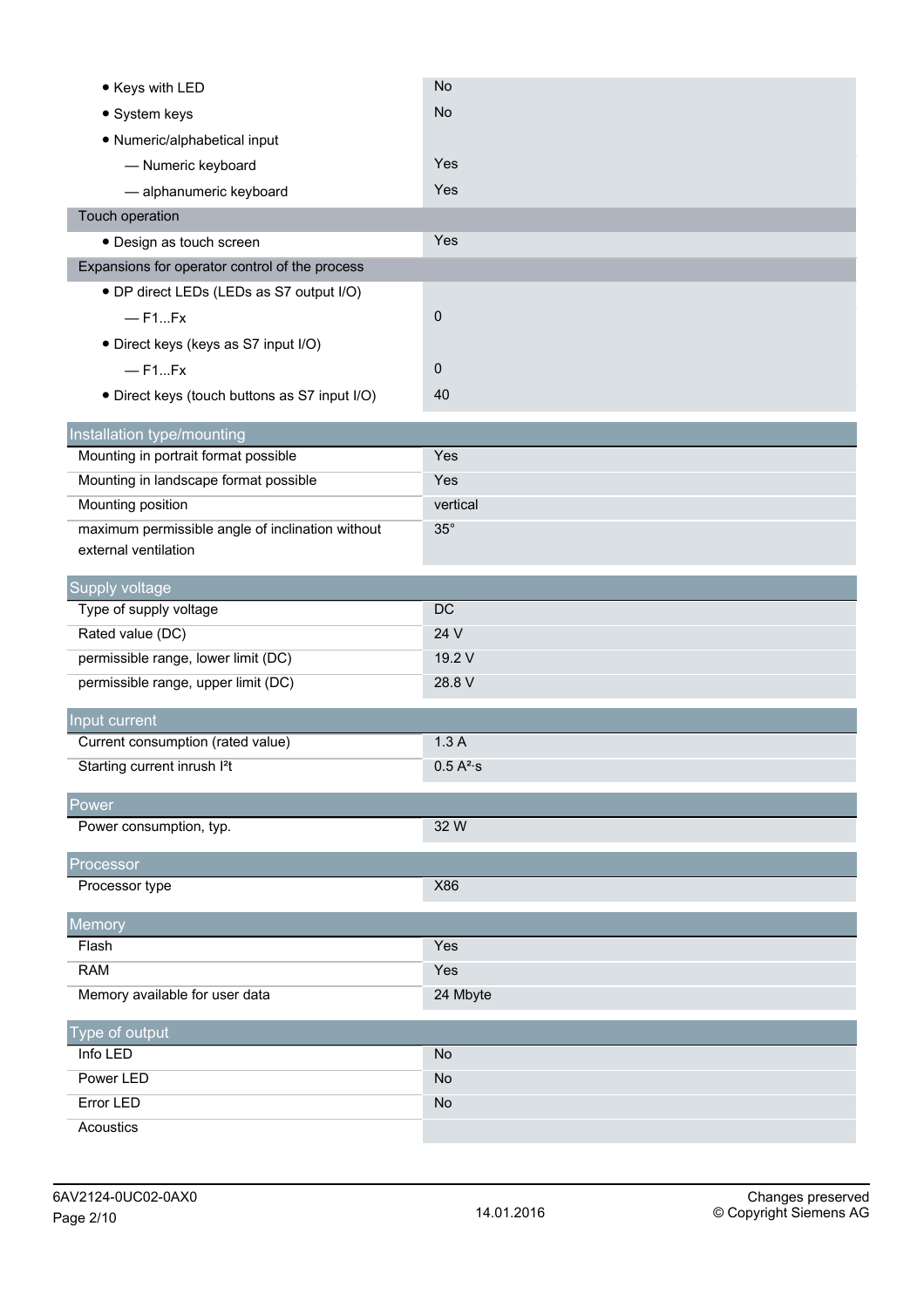| $\bullet$ Buzzer                           | <b>No</b>                               |
|--------------------------------------------|-----------------------------------------|
| • Speaker                                  | Yes                                     |
|                                            |                                         |
| Time of day                                |                                         |
| <b>Clock</b>                               |                                         |
| · Hardware clock (real-time clock)         | Yes                                     |
| • Software clock                           | Yes                                     |
| $\bullet$ retentive                        | Yes; Back-up duration typically 6 weeks |
| • synchronizable                           | Yes                                     |
| Interfaces                                 |                                         |
| Number of industrial Ethernet interfaces   | 2; 2 ports (switch) + independent port  |
| Number of RS 485 interfaces                | 1; RS 422/485 combined                  |
| Number of USB interfaces                   | 2; USB 2.0                              |
| Number of USB Mini B interfaces            | $1; 5$ -pole                            |
| Number of 20 mA interfaces (TTY)           | $\pmb{0}$                               |
| Number of RS 232 interfaces                | $\mathbf 0$                             |
| Number of RS 422 interfaces                | 0; together with RS485                  |
| Number of parallel interfaces              | $\pmb{0}$                               |
| Number of other interfaces                 | $\pmb{0}$                               |
| Number of SD card slots                    | $\overline{2}$                          |
| With software interfaces                   | <b>No</b>                               |
| <b>Industrial Ethernet</b>                 |                                         |
| • Industrial Ethernet status LED           | $\mathfrak{S}$                          |
| • Number of ports of the integrated switch | $\overline{2}$                          |
| Protocols                                  |                                         |
| <b>PROFINET</b>                            | Yes                                     |
| Supports protocol for PROFINET IO          | Yes                                     |
| <b>IRT</b>                                 | Yes; As of WinCC V12                    |
| <b>MRP</b>                                 | Yes                                     |
| <b>PROFIBUS</b>                            | Yes                                     |
| <b>MPI</b>                                 | Yes                                     |
| Protocols (Ethernet)                       |                                         |
| $\bullet$ TCP/IP                           | Yes                                     |
| $\bullet$ DHCP                             | Yes                                     |
| $\bullet$ SNMP                             | Yes                                     |
| $\bullet$ DCP                              | Yes                                     |
| $\bullet$ LLDP                             | Yes                                     |
| <b>WEB</b> characteristics                 |                                         |
|                                            | Yes                                     |
| $\bullet$ HTTP                             |                                         |
| • HTTPS                                    | Yes                                     |
| $\bullet$ HTML                             | Yes                                     |
| $\bullet$ XML                              | Yes                                     |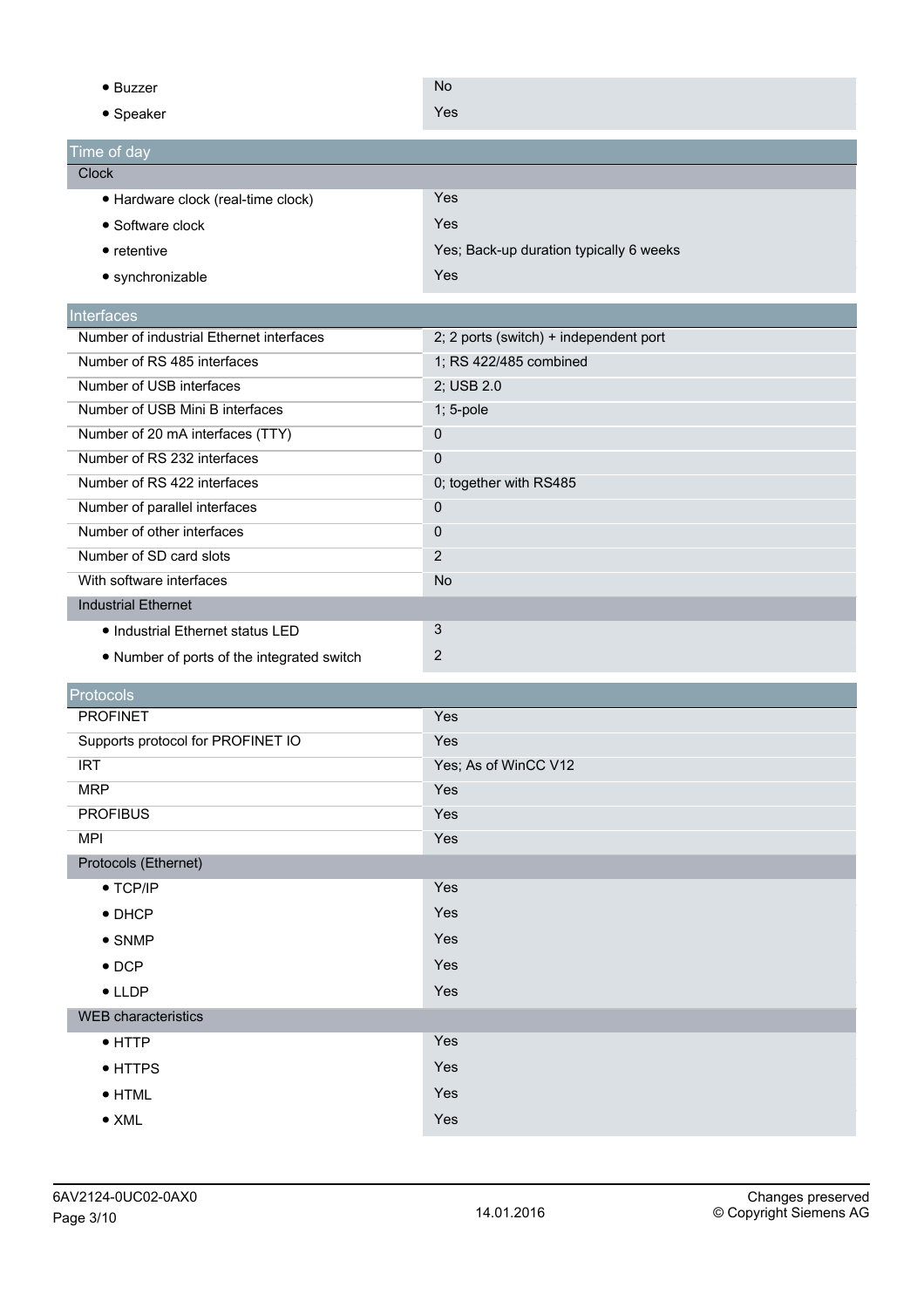| $\bullet$ CSS                                    | Yes              |
|--------------------------------------------------|------------------|
| • Active X                                       | Yes              |
| • JavaScript                                     | Yes              |
| · Java VM                                        | <b>No</b>        |
| Further protocols                                |                  |
| $\bullet$ CAN                                    | <b>No</b>        |
| • MODBUS                                         | Yes              |
| ● EtherNet/IP                                    | Yes              |
| <b>EMC</b>                                       |                  |
| Emission of radio interference acc. to EN 55 011 |                  |
| • Limit class A, for use in industrial areas     | Yes              |
| • Limit class B, for use in residential areas    | No               |
| Degree and class of protection                   |                  |
| IP (at the front)                                | IP <sub>65</sub> |
| Enclosure Type 4 at the front                    | Yes              |
| Enclosure Type 4x at the front                   | Yes              |
| IP (rear)                                        | <b>IP20</b>      |
| Standards, approvals, certificates               |                  |
| CE mark                                          | Yes              |
| cULus                                            | Yes              |
| RCM (formerly C-TICK)                            | Yes              |
| KC approval                                      | Yes              |
| Marine approval                                  |                  |
| • Germanischer Lloyd (GL)                        | No               |
| • American Bureau of Shipping (ABS)              | <b>No</b>        |
| · Bureau Veritas (BV)                            | <b>No</b>        |
| · Det Norske Veritas (DNV)                       | No               |
| • Lloyds Register of Shipping (LRS)              | <b>No</b>        |
| · Nippon Kaiji Kyokai (Class NK)                 | No               |
| · Polski Rejestr Statkow (PRS)                   | No               |
| Use in hazardous areas                           |                  |
| • ATEX Zone 2                                    | No               |
| • ATEX Zone 22                                   | No               |
| • IECEx Zone 2                                   | No               |
| • IECEx Zone 22                                  | No               |
| · cULus Class I Zone 1                           | No               |
| · cULus Class I Zone 2, Division 2               | Yes              |
| · FM Class I Division 2                          | Yes              |
| <b>Ambient conditions</b>                        |                  |

Ambient temperature during operation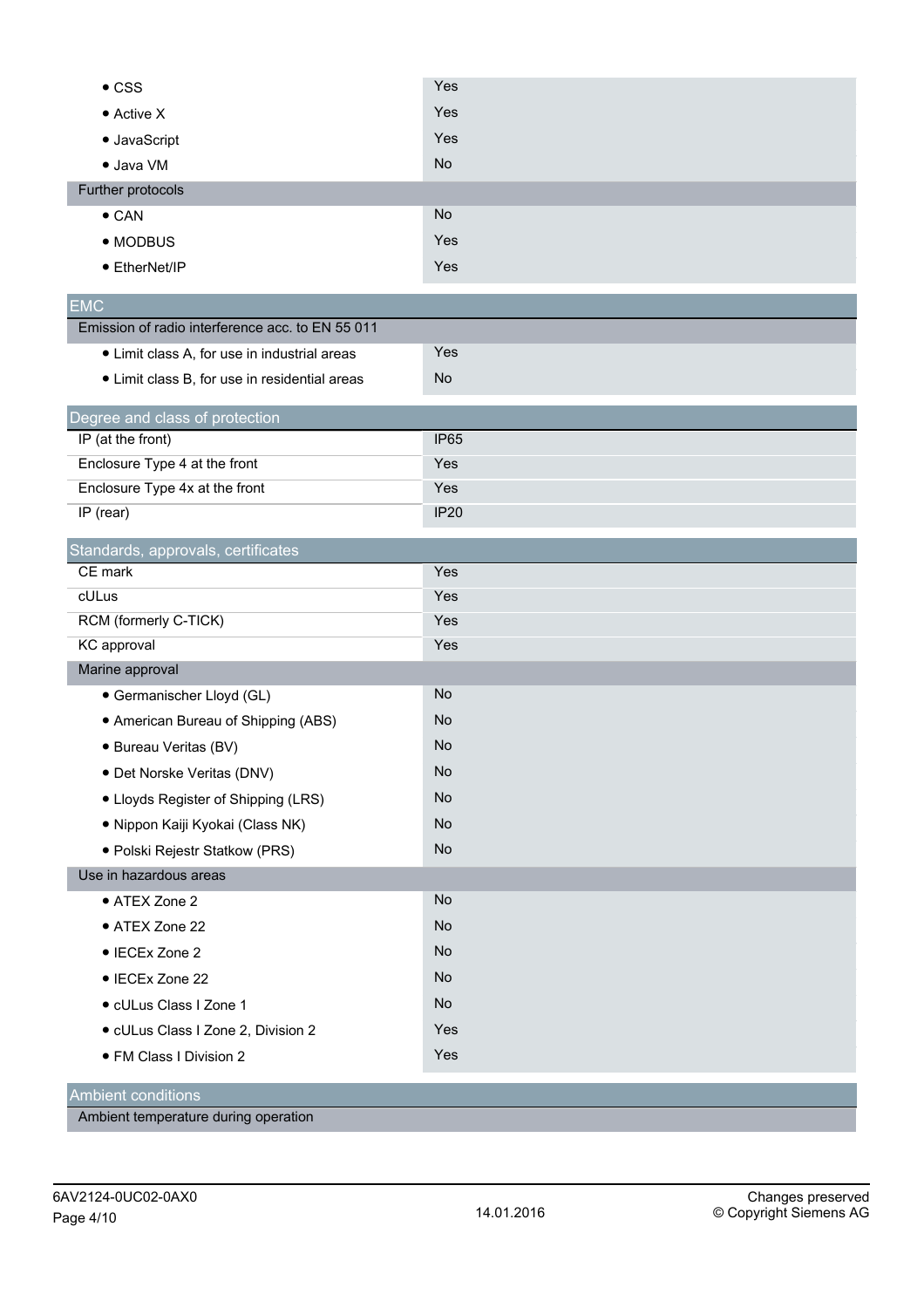| • Operation (vertical installation)                       |                        |
|-----------------------------------------------------------|------------------------|
| - For vertical installation, min.                         | 0 °C                   |
| - For vertical installation, max.                         | 45 °C                  |
| • Operation (max. tilt angle)                             |                        |
| - At maximum tilt angle, min.                             | 0 °C                   |
| - At maximum tilt angle, min.                             | 40 °C                  |
| • Operation (vertical installation, portrait format)      |                        |
| - For vertical installation, min.                         | 0 °C                   |
| - For vertical installation, max.                         | 40 °C                  |
| • Operation (max. tilt angle, portrait format)            |                        |
| - At maximum tilt angle, min.                             | 0 °C                   |
| - At maximum tilt angle, min.                             | 35 °C                  |
| Ambient temperature during storage/transportation         |                        |
| $\bullet$ min.                                            | $-20 °C$               |
| • <sub>max.</sub>                                         | 60 °C                  |
| Relative humidity                                         |                        |
| • Operation, max.                                         | 90 %; no condensation  |
| <b>Operating systems</b>                                  |                        |
| proprietary                                               | No                     |
| pre-installed operating system                            |                        |
| • Windows CE                                              | Yes                    |
|                                                           |                        |
| Configuration                                             |                        |
| Message indicator                                         | Yes                    |
| Alarm logging system (incl. buffer and<br>acknowledgment) | Yes                    |
| Process value display (output)                            | Yes                    |
| Process value default (input) possible                    | Yes                    |
| Recipe administration                                     | Yes                    |
| Configuration software                                    |                        |
| • STEP 7 Basic (TIA Portal)                               | No                     |
| • STEP 7 Professional (TIA Portal)                        | No                     |
| • WinCC flexible Compact                                  | <b>No</b>              |
| • WinCC flexible Standard                                 | No                     |
| · WinCC flexible Advanced                                 | <b>No</b>              |
| • WinCC Basic (TIA Portal)                                | <b>No</b>              |
| • WinCC Comfort (TIA Portal)                              | Yes; V11 SP2 or higher |
| • WinCC Advanced (TIA Portal)                             | Yes; V11 SP2 or higher |
| · WinCC Professional (TIA Portal)                         | Yes; V11 SP2 or higher |
|                                                           |                        |
| Languages<br>Online languages                             |                        |
|                                                           |                        |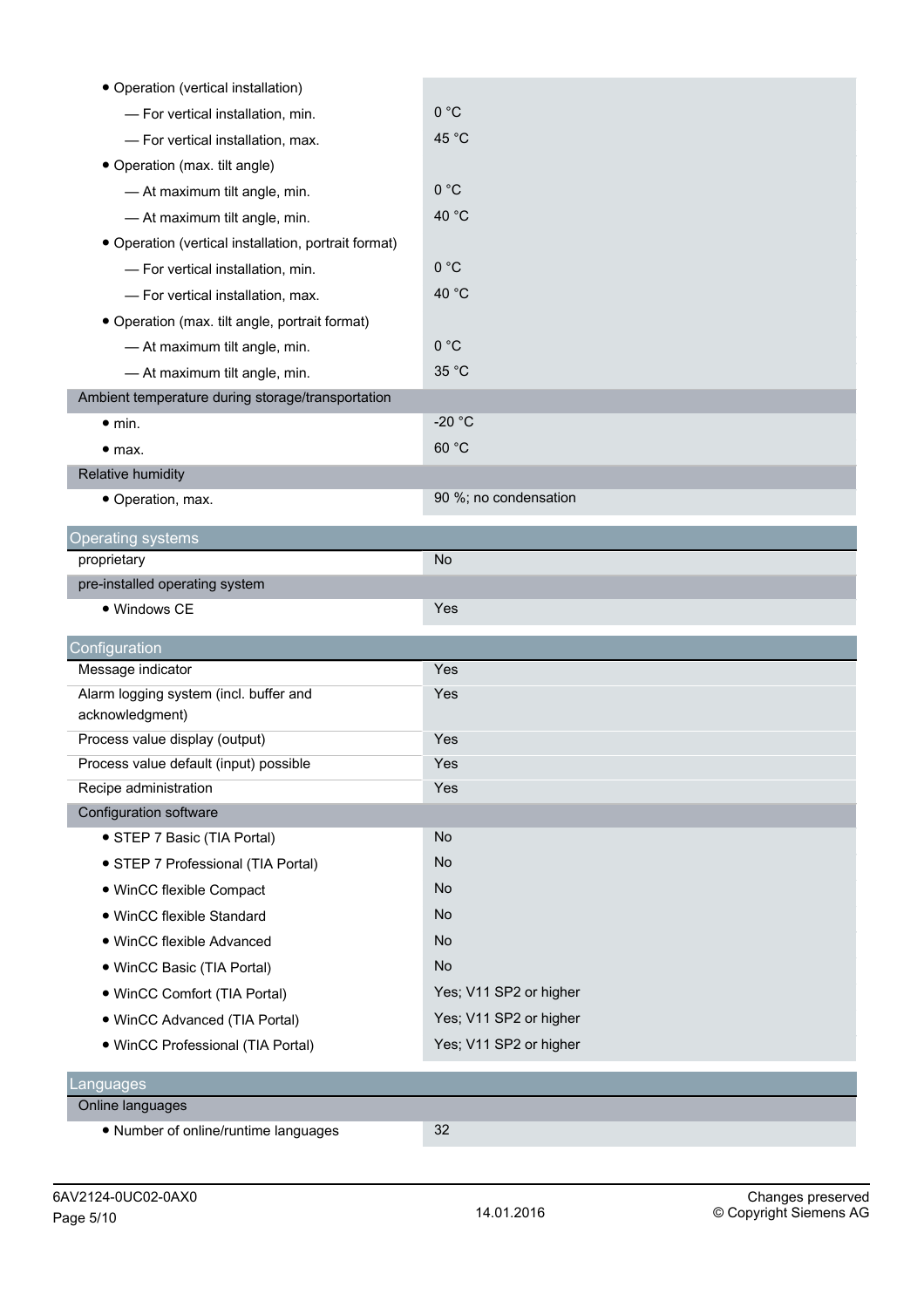| Project languages                                                   |         |
|---------------------------------------------------------------------|---------|
| • Languages per project                                             | 32      |
| Functionality under WinCC (TIA Portal)                              |         |
| Libraries                                                           | Yes     |
| Applications/options                                                |         |
| · Web browser                                                       | Yes     |
| • Pocket Word                                                       | Yes     |
| • Pocket Excel                                                      | Yes     |
| • PDF Viewer                                                        | Yes     |
| • Media Player                                                      | Yes     |
| · SIMATIC WinCC Sm@rtServer                                         | Yes     |
| • SIMATIC WinCC Audit                                               | Yes     |
| Number of Visual Basic Scripts                                      | Yes     |
| Task planner                                                        |         |
| • time-controlled                                                   | Yes     |
| • task-controlled                                                   | Yes     |
| Help system                                                         |         |
| · Number of characters per info text                                | 320     |
| Message system                                                      |         |
| • Number of alarm classes                                           | 32      |
| • Bit messages                                                      |         |
| - Number of bit messages                                            | 6 0 0 0 |
| • Analog messages                                                   |         |
| - Number of analog messages                                         | 200     |
| · S7 alarm number procedure                                         | Yes     |
| · System messages HMI                                               | Yes     |
| · System messages, other (SIMATIC S7,<br>Sinumerik, Simotion, etc.) | Yes     |
| • Number of characters per message                                  | 80      |
| . Number of process values per message                              | $\bf 8$ |
| • Acknowledgment groups                                             | Yes     |
| • Message indicator                                                 | Yes     |
| • Message buffer                                                    |         |
| - Number of entries                                                 | 1 0 2 4 |
| - Circulating buffer                                                | Yes     |
| $-$ retentive                                                       | Yes     |
| - maintenance-free                                                  | Yes     |
| Recipe administration                                               |         |
| • Number of recipes                                                 | 500     |
| · Data records per recipe                                           | 1 0 0 0 |
| · Entries per data record                                           | 2 0 0 0 |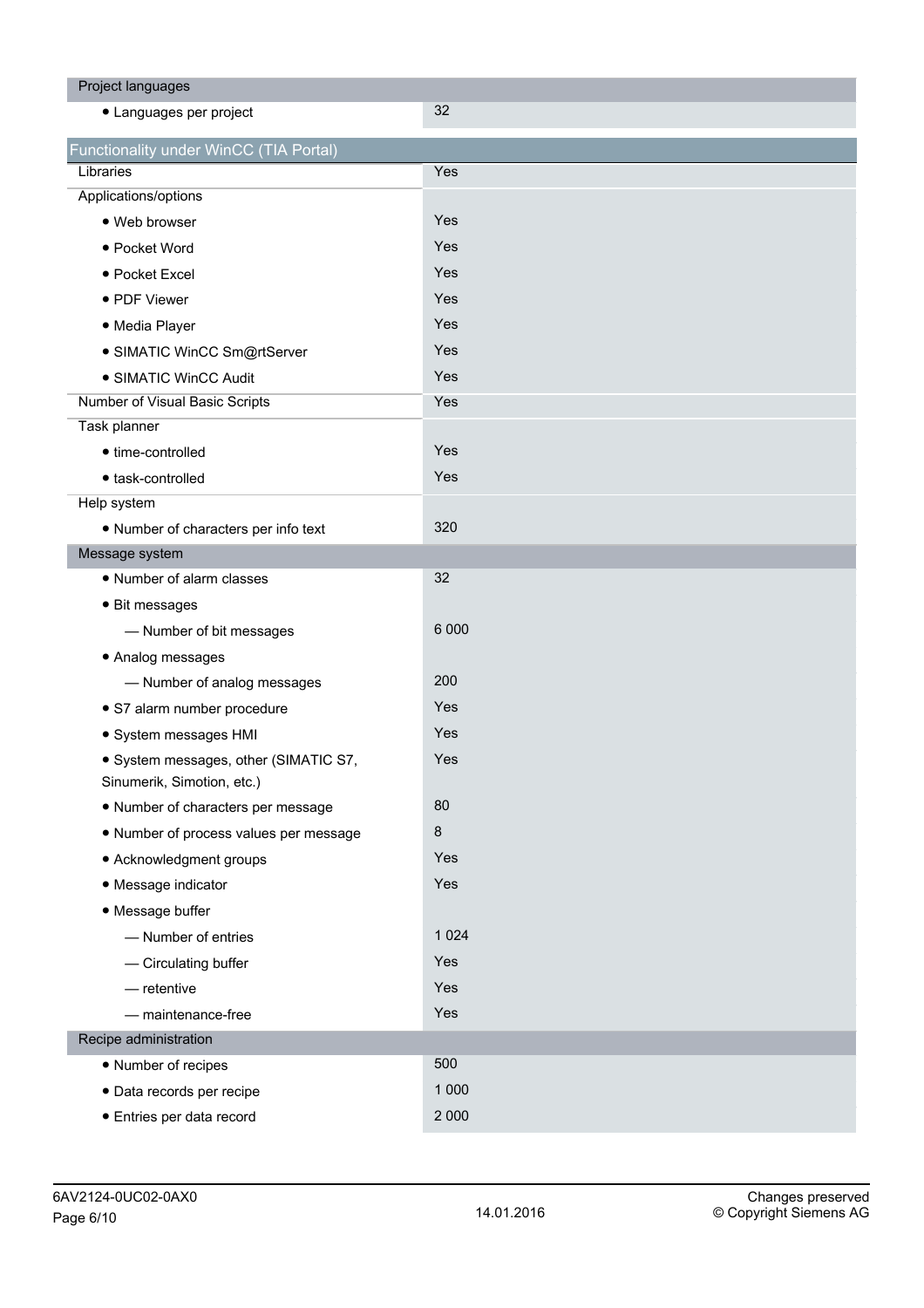| • Size of internal recipe memory       | 4 Mbyte |
|----------------------------------------|---------|
| • Recipe memory expandable             | Yes     |
| Variables                              |         |
| • Number of variables per device       | 4 0 9 6 |
| • Number of variables per screen       | 400     |
| • Limit values                         | Yes     |
| • Multiplexing                         | Yes     |
| • Structures                           | Yes     |
| • Arrays                               | Yes     |
| Images                                 |         |
| • Number of configurable images        | 750     |
| • Permanent window/default             | Yes     |
| • Global image                         | Yes     |
| · Image selection by PLC               | Yes     |
| . Image number in the PLC              | Yes     |
| Image objects                          |         |
| • Number of objects per image          | 600     |
| • Text fields                          | Yes     |
| • I/O fields                           | Yes     |
| • Graphic I/O fields (graphics list)   | Yes     |
| · Symbolic I/O fields (text list)      | Yes     |
| · Date/time fields                     | Yes     |
| • Switches                             | Yes     |
| • Buttons                              | Yes     |
| • Graphic display                      | Yes     |
| $\bullet$ Icons                        | Yes     |
| • Geometric objects                    | Yes     |
| Complex image objects                  |         |
| · Number of complex objects per screen | 40      |
| • Alarm view                           | Yes     |
| • Trend view                           | Yes     |
| • User view                            | Yes     |
| • Status/control                       | Yes     |
| · Sm@rtClient view                     | Yes     |
| • Recipe view                          | Yes     |
| $\bullet$ f(x) trend view              | Yes     |
| · System diagnostics view              | Yes     |
| · Media Player                         | Yes     |
| $\bullet$ Bar graphs                   | Yes     |
| • Sliders                              | Yes     |
| • Pointer instruments                  | Yes     |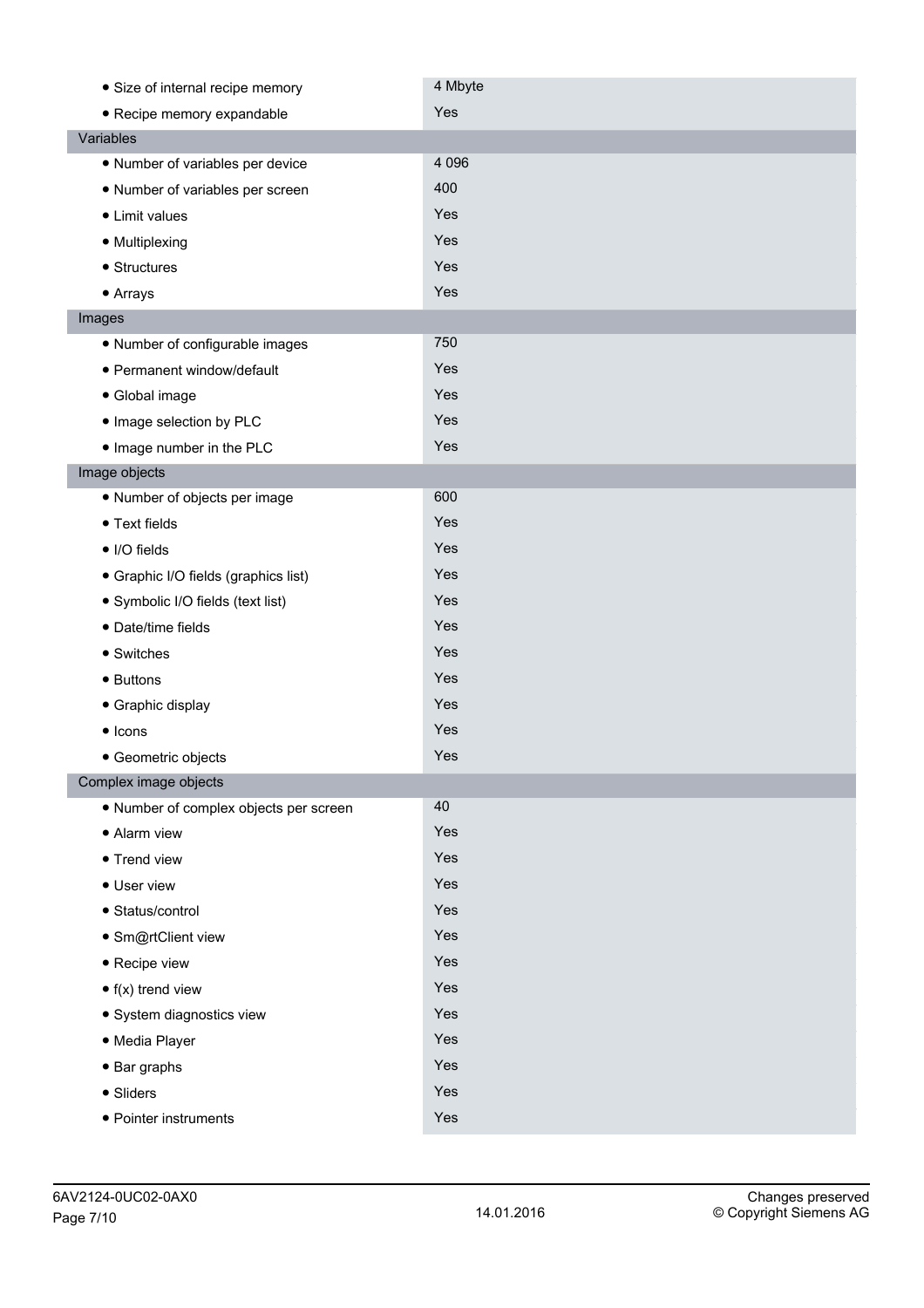| • Analog/digital clock                 | Yes            |
|----------------------------------------|----------------|
| Lists                                  |                |
| • Number of text lists per project     | 500            |
| • Number of entries per text list      | 500            |
| • Number of graphics lists per project | 500            |
| • Number of entries per graphics list  | 500            |
| Archiving                              |                |
| • Number of archives per device        | 50             |
| • Number of entries per archive        | 50 000         |
| • Message archive                      | Yes            |
| · Process value archive                | Yes            |
| • Archiving methods                    |                |
| - Sequential archive                   | Yes            |
| - Short-term archive                   | Yes            |
| • Memory location                      |                |
| - Memory card                          | Yes            |
| - USB memory                           | Yes            |
| $-$ Ethernet                           | Yes            |
| · Data storage format                  |                |
| $-$ CSV                                | Yes            |
| $-$ TXT                                | Yes            |
| $-$ RDB                                | Yes            |
| Security                               |                |
| • Number of user groups                | 50             |
| • Number of user rights                | 32             |
| • Number of users                      | 50             |
| · Password export/import               | Yes            |
| · SIMATIC Logon                        | Yes            |
| Logging through printer                |                |
| • Alarms                               | Yes            |
| • Report (shift log)                   | Yes            |
| • Hardcopy                             | Yes            |
| • Electronic print to file             | Yes; pdf, html |
| Character sets                         |                |
| • Keyboard fonts                       |                |
| - US English                           | Yes            |
| Transfer (upload/download)             |                |
| · MPI/PROFIBUS DP                      | Yes            |
| $\bullet$ USB                          | Yes            |
| $\bullet$ Ethernet                     | Yes            |
| · using external storage medium        | No             |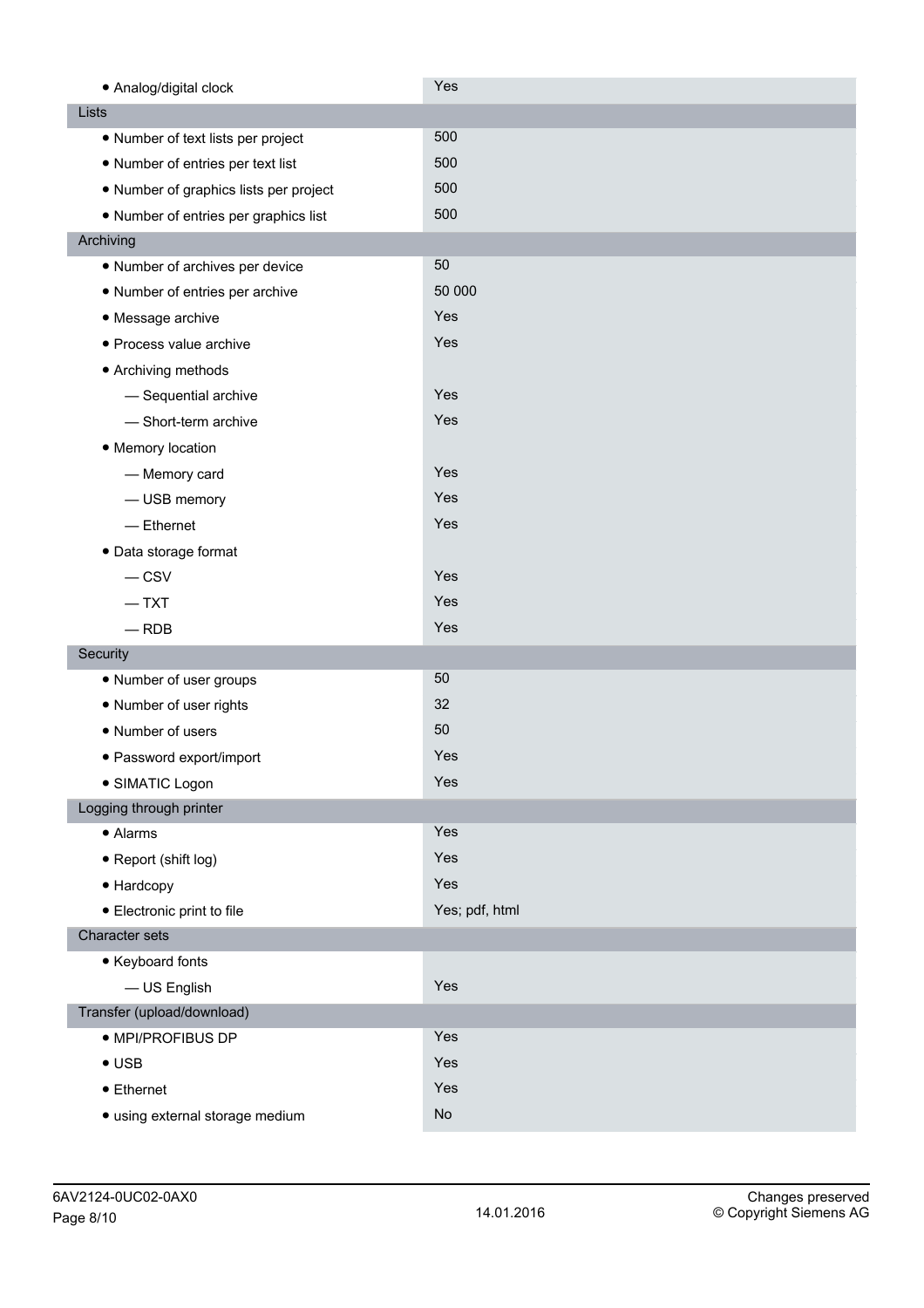| Process coupling                                            |                                    |
|-------------------------------------------------------------|------------------------------------|
| $\bullet$ S7-1200                                           | Yes                                |
| $\bullet$ S7-1500                                           | Yes                                |
| $\bullet$ S7-200                                            | Yes                                |
| $\bullet$ S7-300/400                                        | Yes                                |
| $\bullet$ LOGO!                                             | Yes                                |
| $\bullet$ WinAC                                             | Yes                                |
| • SINUMERIK                                                 | Yes; with SINUMERIK option package |
| • SIMOTION                                                  | Yes                                |
| • Allen Bradley (EtherNet/IP)                               | Yes                                |
| • Allen Bradley (DF1)                                       | Yes                                |
| · Mitsubishi (MC TCP/IP)                                    | Yes                                |
| · Mitsubishi (FX)                                           | Yes                                |
| • OMRON (FINS TCP)                                          | <b>No</b>                          |
| · OMRON (LINK/Multilink)                                    | Yes                                |
| · Modicon (Modbus TCP/IP)                                   | Yes                                |
| · Modicon (Modbus)                                          | Yes                                |
| • OPC UA Client                                             | Yes                                |
| • OPC UA Server                                             | Yes                                |
| Service tools/configuration aids                            |                                    |
| • Backup/Restore manually                                   | Yes                                |
| • Backup/Restore automatically                              | Yes                                |
| • Simulation                                                | Yes                                |
| • Device switchover                                         | Yes                                |
| Peripherals/Options                                         |                                    |
| Peripherals                                                 |                                    |
| • Printer                                                   | Yes                                |
| · SIMATIC HMI MM memory card: Multi Media                   | Yes; Up to 128 MB                  |
| Card                                                        |                                    |
| • SIMATIC HMI SD memory card: Secure Digital<br>memory card | Yes; Up to 2 GB                    |
| • SIMATIC HMI CF memory card Compact Flash<br>Card          | <b>No</b>                          |
| • USB memory                                                | Yes                                |
| • SIMATIC IPC USB Flashdrive (USB stick)                    | Yes; Up to 16 GB                   |
| • SIMATIC HMI USB stick                                     | Yes; Up to 8 GB                    |
| • Network camera                                            | Yes                                |
| Mechanics/material                                          |                                    |
| Enclosure material (front)                                  |                                    |
| • Plastic                                                   | No                                 |
| • Aluminum                                                  | Yes                                |